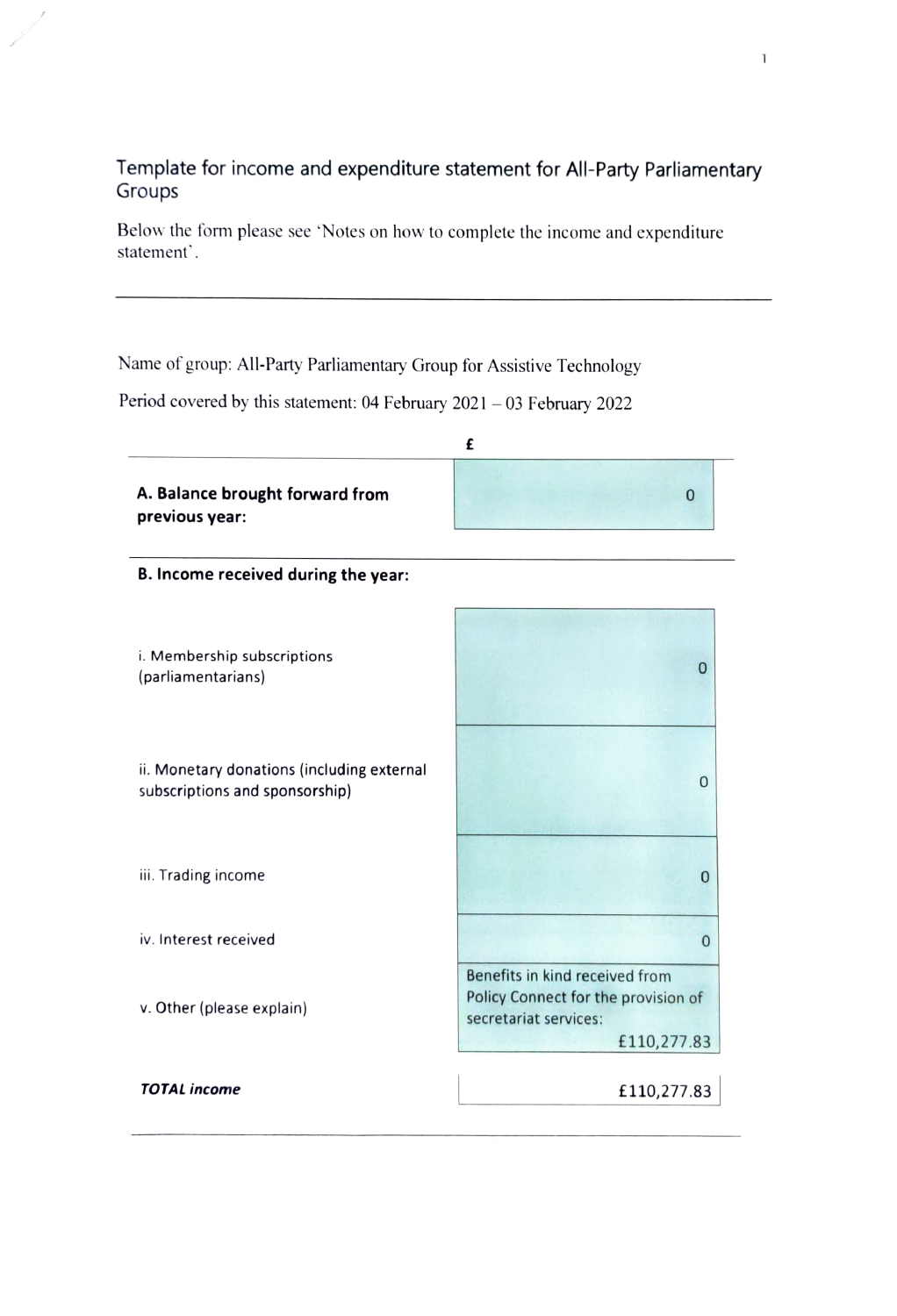C.Expenditure during the year:

| i. Employment costs (salaries, NI, pensions<br>costs) | £56,267.16   |
|-------------------------------------------------------|--------------|
| ii. Costs of contractors and freelance staff          | 0            |
| iii. Visits and events (UK)                           | £4,292.90    |
| iv. Visits and events (abroad)                        | 0            |
| v. Cost of generating income                          | 0            |
| vi. Office and communications costs                   | £49,717.77   |
| vii. Other (please explain)                           | $\mathbf{0}$ |
| <b>TOTAL expenditure</b>                              | £110,277.83  |
| D. Balance carried forward (A+ total B-<br>total C)   | 0            |

É

÷,